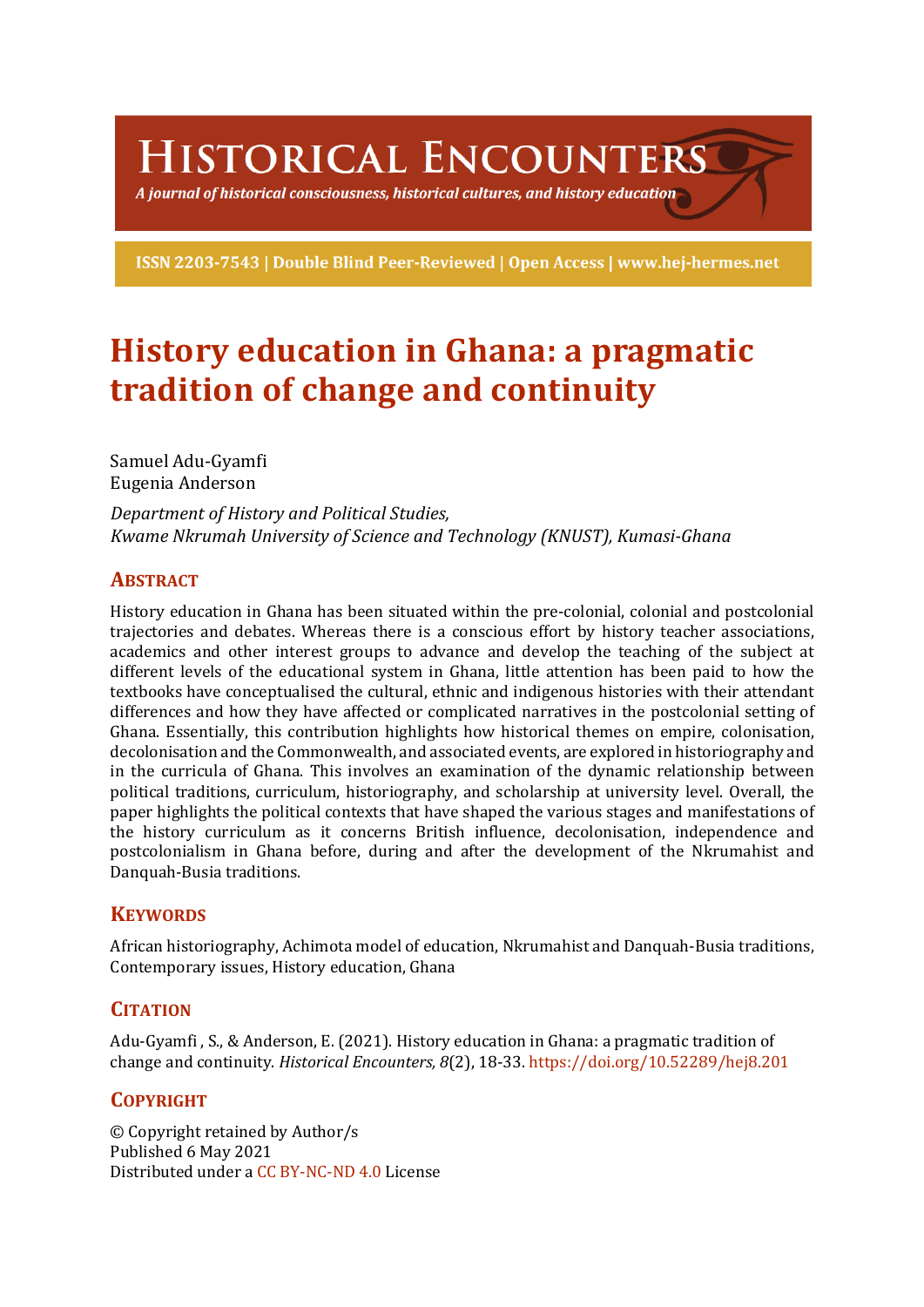### **Introduction**

E.H. Carr defined history as "a continuous process of interaction between the historian and his facts, an unending dialogue between the past and present" (Carr, 1961, p. 3). The context and content of what constitutes African history has always been a source of controversy between Africans and Europeans, historians, philosophers, anthropologists and sociologists among others. The writing and studying of African history have been on a dynamic journey.

Postcolonial scholars and governments have tried to return Ghanaians to their roots - an initiative known in Ghana as *Sankofa*. This *Sankofa* drive has influenced scholars and statesmen to implement measures and embark on projects that seek to elevate Ghanaian history and inculcate in the vounger generation a sense of belonging and national pride. There have been some challenges in achieving this objective because History has not always been a compulsory subject at most levels of Ghanaian education; at Junior Secondary level since 2007 it has been integrated with subjects such as Citizenship Education, Social Studies, Religious and Moral Education (RME) and Christian Religious Studies (CRS).

However, since the election of a new government in 2017, in Ghana's current education system History as a subject appears richly and fully in the primary curriculum, from Basic 1 to Basic 6 (NaCCE, 2019). In these earlier years of schooling there will now be an opportunity to teach thoroughly the chronological and substantive structure of Ghana's pre-colonial, colonial history and events immediately after independence. Although it might seem to have some of the shortcomings of a nationalistic canon, the fact that it adopts enquiry routes and makes considerable cognitive demands on younger students, places the structure in a category which the Australian historian John Hirst (2016), advising against a mere canon of events for a national curriculum, described as "landmarks, but with questions." There is now a shift in focus from worship of traditional Gold Coast or Ghanaian heroes to a contextualisation of the role of significant figures like J.B.Danquah, Nkrumah, and other members of the so-called 'Big Six' who achieved mythic status as a result of events on 28 February 1948 which led to the Accra riots. That key event itself, including the lead-up to it and its consequences, is subject to evidence-based scrutiny. In this new curriculum, the role of women is stressed, and space is given to the study of high achievers, men and women, across all walks of national life (e.g. in the economy, diplomacy, sport, technology). Across the shorter junior secondary phase, history appears within the still extant 2007 Social Studies Syllabus but is linked to an understanding of citizenship, social justice and politics. History is an elective subject at senior secondary level (i.e. not compulsory for all) and is examined within a West African examination framework alongside similar syllabuses for Nigeria, Liberia and The Gambia.

For many years there was an absence of a bridging narrative connecting the past with the present in debates about history education in Africa - and Ghana in particular. Admittedly, some scholars have attempted to bridge the gap by tracing the historical context of education in Ghana from the colonial epoch through to the postcolonial era. Examples of such contributions include Foster's (1965) *Education and social change in Ghana*, Peterson del Mar's (2012) *A pragmatic tradition: The past in Ghanaian education*, and Adu-Gyamfi, Donkoh, and Addo's (2016) *Educational reforms in Ghana: Past and present.* In addition, works by Zachernuk (1998), Saphir (2001) and Coe (2002) have analysed colonial history education to assess ways that knowledge and culture were managed during colonial rule, and explored how historical literature and anthropology were fashioned to justify and promote the imperial agenda. These texts indicated that although there were conscious efforts to inculcate history in the people, the agenda fitted a dominant view at the time of European superiority. The existing literature barely explores the twenty-first century dissemination of historical knowledge. The current article seeks to fill the gap by considering the contemporary issues affecting history education in Ghana. Overall, the paper highlights the political contexts that have shaped the teaching of history as it concerns British influence, decolonisation, independence and postcolonialism in Ghana before, during and after the development of the Nkrumahist and Danquah-Busia traditions.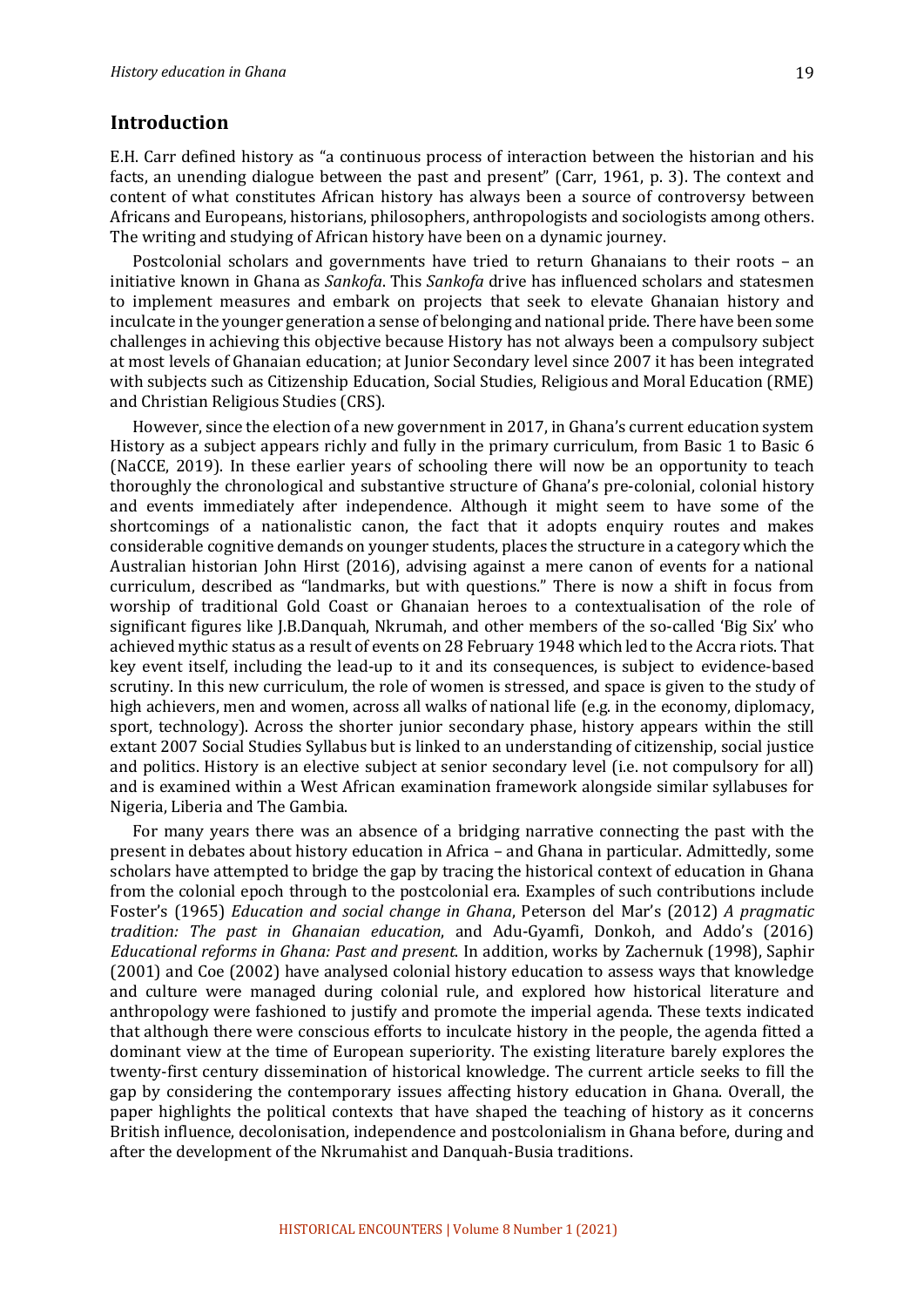## **Major changes from colonial to postcolonial historiography**

A key feature of the patronising attitude of some European and British writers can be identified as a denial that African history even existed before the arrival of Europeans (Hegel, 1956; Newton, 1940; Trevor-Roper, 1963). This attitude has been challenged and commented on by later writers (Kiwanuka, 1973; Keita, 1974; Mazrui, 1982; Fugelstad, 1992; Kuykedal, 1993; Boubia, 1997; Zackernuk, 1998; Babacar, 2005; and Aissat & Djafri, 2017).

As Boahen (1966), Ellis (2002), Philips (2005) and Afolayan (2012) have shown, African historiography has gone through several stages at different periods spanning from medieval to post-medieval periods. Ancient and classical writers wrote about Africa but their works were not regarded as systematic. Islamic and Arabic writers followed suit, and left first- and second-hand accounts of African states. The next phase in the development of African history witnessed the writings of European traders, travellers, missionaries and other adventurers whose accounts about Africa represented an era of colonial historiography. The last phase of African historiography saw nationalists and liberationists of African descent who sought to restore autonomy, authenticity and reverence to the African past. In this paper, it is mainly the latter phase in the development of African historiography that is considered.

The quest to refute European conceptions about the African past compelled a group of African nationalists to write from an African perspective. African scholars and Africanists in opposition asserted the existence of an African history. According to Mazrui (1982), in December 1962, Nkrumah noted in his opening address to the First International Congress of African Studies that:

> The central myth in the mythology surrounding Africa is the denial that we are a historical people. It is said that, whereas other continents have shaped history and determined its course, Africa has stood still, held down by inertia. Africa, it is said, entered history only as a result of European contact. Its history, therefore, is widely felt to be an extension of European history. (Mazrui, 1982, p.16)

A Nigerian, K. Onwuka Dike (1917-1983) was the first to break the ice concerning the use of 'unconventional sources especially oral evidence' as part of the scholarly work for his PhD, later published (Dike, 1951; 1956). This shift marked an important milestone in the development of African historiography as it provided the impetus for change from a focus of African history which centred on the European activities in Africa to what Africans themselves had achieved. Dike also highlighted that European languages were not the only written languages used in writing African history. Many of the people of sub-Saharan Africa for several centuries used Arabic, Swahili and Hausa as official and literary languages for many different types of written correspondence (cited in Mazrui, 1982, p. 312). This was meant to show the varied evidence of African history – which most Europeans ignored or refused to acknowledge. J. D. Fage (1921-2002), clearly influenced by Dike, in his 1964 professorial inaugural at the University of Birmingham on 'African History for the Outside World', insisted that African history had many examples of 'purposive movement' and did not belong to the unrewarding gyrations of barbarous people (Mazrui, 1982, p. 312).

Against this background, there were individual and collective efforts at retelling Africa's past by individuals such as C. C. Reindorf (1834-1917), J. M. Sarbah (1864-1910), Joseph Boakye Danquah (1895-1965), Casely Hayford (1866-1930), Kobina Sekyi (author of the satirical play, *The Blinkards*, 1915) and Kwame Nkrumah (1909-1972). Their efforts manifested in creative works, essays, articles, and to some extent their own lifestyles, a challenge to - and rejection of all aspects of European cultural imperialism. Danquah's *Akan Doctrine of God* (1944) was based on Akan culture and tradition, allowing him to use a locality known to him to propagate the advancement of African civilisation especially through African-based institutions and conventions (Danquah, 1944, pp. 1-10).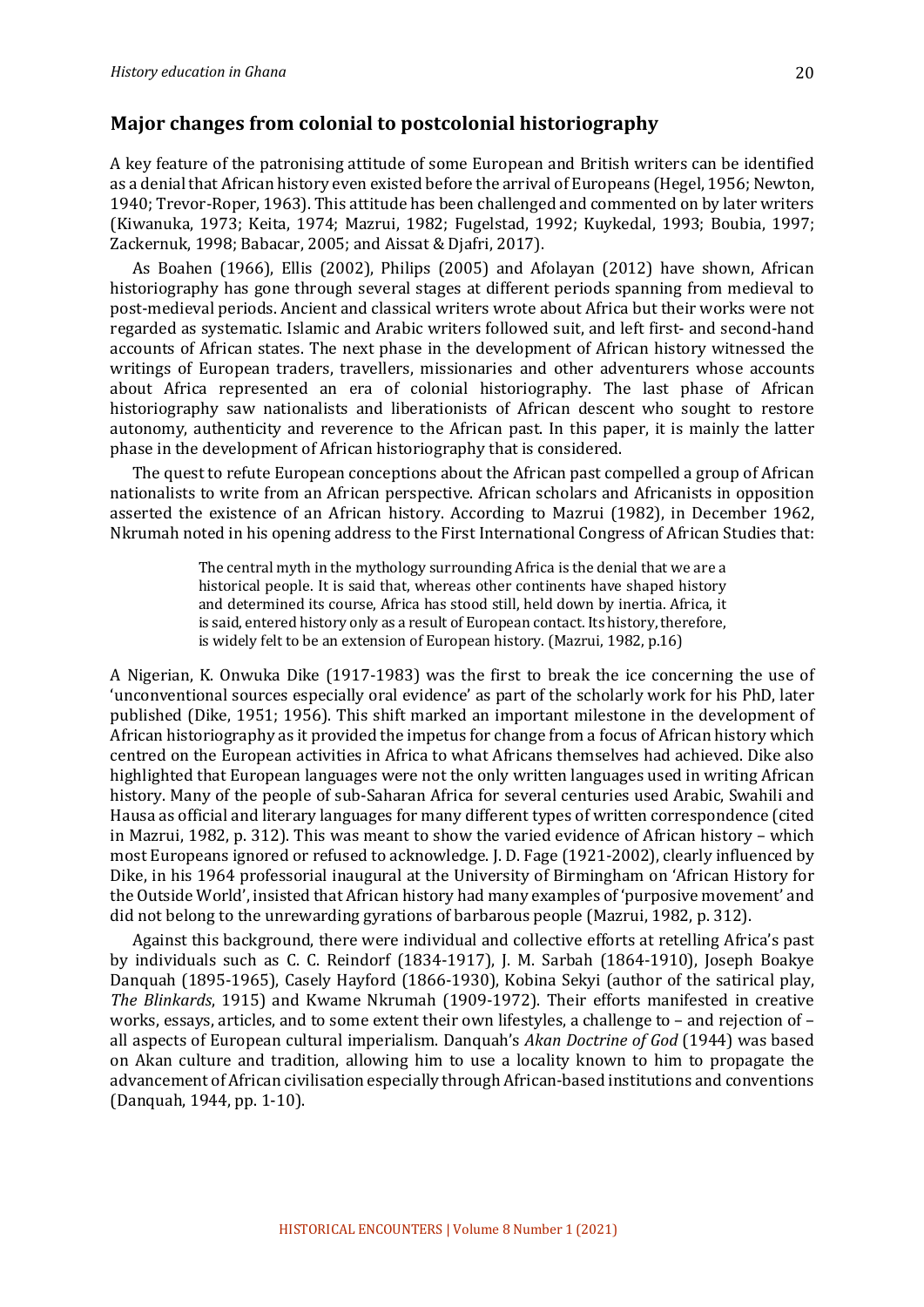### **The Achimota tradition**

A practical application of the Phelps Stokes Commission report (1925) was the curriculum created for the newly established Achimota (originally named Prince of Wales College and School, Achimota, later Achimota College, nicknamed Motown) in Accra, which was a major experiment in bi-cultural education. History specialists were required to conduct investigations into traditional sources and develop curricula based on the African experience. Therefore, the educators were conscious of the necessity for European elements in the curriculum to be mixed with a background of African history. Students were encouraged to conduct their own investigations into native customs and folklore. Ultimately, Achimota was to produce students who were Western in their intellectual attitudes towards life, with a respect for science and capacity for systematic thought, but who remained African in sympathy and desirous of preserving and developing what they viewed as deserving of respect in ethnic life, custom, rule and law (Coe, 2002, p. 29).

In 1925, A. G. Fraser, the principal of Achimota College argued that history education was about training true leaders. He noted that:

> Schools cannot nationalise the African. We cannot re-make the African in his own image. But we can try to see that he understands the new factors that are coming into his country so rapidly, the meaning of changes that they are effecting, and the nature of the traditional laws, customs and lore threatened. We can show him parallels elsewhere and help him to study them and think on them. We can get him keenly interested in and thinking over the life of his village. But the adaptation of the new to the old, the synthesis, we must leave him to make ... Our task is not to give rules and lay down lines and make moulds, but to develop the powers of insight and initiative of our pupils, to get them to try to ask questions, and to try and suggest further thinking. (Fraser, cited in Zachernuk, 1998, p. 489)

Indirectly, Fraser argued for the exposure of Africans to all knowledge systems, both foreign and local so that they could critically apply them to their immediate environment and local conditions.

In 1927, when Governor Guggisberg founded Achimota College, there was interest in the development of an African curriculum and this caused the College to give precedence to the study of African languages and culture. Botwe-Asamoah noted that behind these commendable efforts was a deliberate attempt to:

> ... produce a type of student, who is Western in his intellectual attitude towards life, with respect for science and capacity for systematic thought, but who remains African in sympathy and desirous in preserving and developing what is deserving of respect in tribal life, customs, rule and law. (Botwe-Asamoah, 2005, p. 142)

A key contributor in the development of the history syllabus in Ghana was W. E. F. Ward, who taught at Achimota. His textbooks would remain influential long after independence. Ward's aim was "to teach young Africans to understand and appreciate Africa's past and to foster a true pride of race," therefore young children should begin their study of history by learning about their own home district, and in the faith that ideally history is to be taught as scientifically in Africa as in Europe (Zachernuk, 1998, p. 489). Although Ward's view about wanting history lessons to impart moral values by teaching about 'the great men of the past', has now been challenged on the grounds of inclusion, egalitarianism and social justice, his wish to train the 'historic sense' is still relevant. Ward's 1934 primary school text, *Africa before the white man came*, included ancient Egypt and the great Sudanese empires and created a link between North Africa and West Africa. It mapped and described at least twenty-one independent African states before 1800. He attributed African backwardness to the Atlantic and Oriental slave trades.

The sequel examined by Zachernuk (1998, p. 489) and Coe (2002, p. 31) focused more on European actions. Others assisted in the cultivation of African arts and crafts, dress, traditions,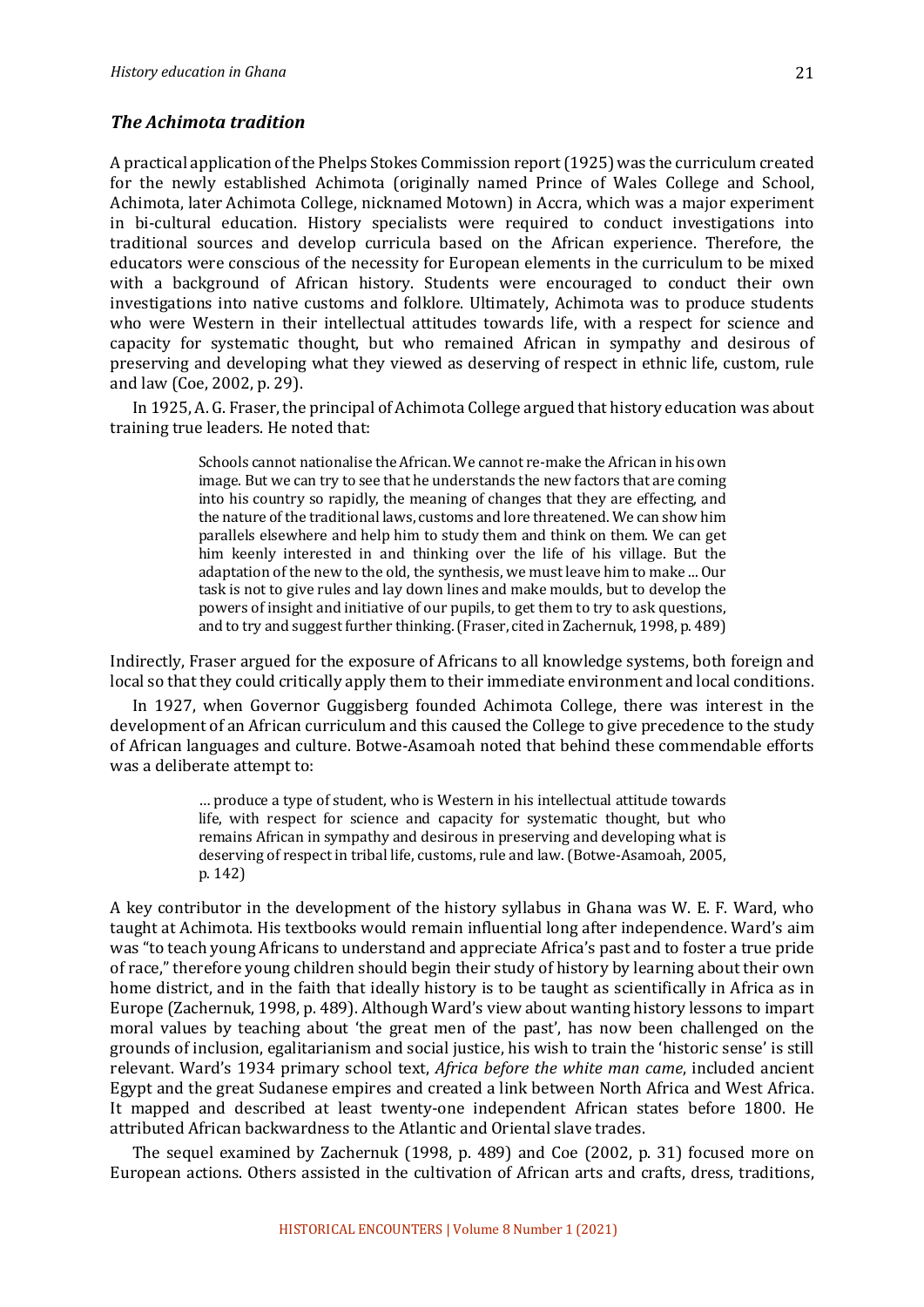customs, and traditional drumming. In order to achieve this vision, the subjects taught included: History, Southern Languages (Ewe, Fante, Ga, and Twi), Agriculture, Art, Music and Games, Native Folk-stories, Local History and Customs. In the history curriculum taught by Ward, the first two years of history included Gold Coast history and modern European history, while the last two years concentrated on the growth of the British Empire. He saw the need to learn about local history before moving on to world history. Despite this vision, a great part of the education provided consisted of the transmission of European culture - art, music, drama, literature - to African students (Coe, 2002, pp. 30-31).

Although this represented a great achievement in historical education, the challenges remained considerable. For instance, by 1927, most of the staff were Europeans and tried to inculcate African customs into the African though they learned African customs and languages one and half years before the commencement of the school. There were only two African staff. Notable among them was Dr. Kwegyir Aggrey. After his death, there was no one to push for the African agenda. In 1930, there was a drive to Africanise the staff, yet those who were sent to Britain for training returned and did not necessarily go back into teaching but rather diverted into other fields, such as the civil service (Coe, 2002).

To fill this gap, Africans were eventually occasionally brought in to help train the students. Chiefs and other prominent Africans gave lectures on local histories, folklore and customs. However, these were brought in as junior or part-time staff. Sadly, these supplementary African staff were not experts at teaching in the formal way as expected at Achimota – as they were knowledgeable in demonstrating rather than teaching. In addition, most of these African music and dance histories were taught as extra-curricular activities rather than actual subjects worthy of attention. The African elements of the curriculum were less evident as the school progressed, to the extent that, by the end of the colonial period, its curriculum was virtually the same as the others on the African Gold Coast, and indeed in England (Coe, 2002, p. 33).

Ironically, the African elites opposed the concept of Africanisation of the curriculum as proposed by the Europeans, and this is apparent in an earlier Legislative Council debate (April 1921, cited in Kimble, 1963). Nana Ofori Atta (1881-1943) considered it unwise to restrict studies to the African scene while Casely-Hayford (1866-1930) considered it a dangerous policy. The latter advocated that Achimota should concentrate on secondary education as commonly understood which included Classics as a compulsory part of the curriculum. In 1935, political nationalists attacked the way Ward taught African history in an attempt to reveal that the school was an imperial institution. They also criticised the lack of senior African staff at the school. Another angle of attack came from African Christians who disliked the practice of forcing converts to participate in what they saw as 'pagan' practices such as drumming and dancing, as they were suspicious of the school's non-denominationalism (Coe, 2002).

#### **The origins of the Danquah-Busia and Nkrumahist traditions**

The personalities and events examined here in relation to Ghana's history education are interwoven and interrelated. In many ways the lives of the key players in Ghana's postcolonial political story reflect a strong interest in education, and their different contributions to Ghana's legacy can be explored in school history education today. Kwame Nkrumah (1909-1972), was originally 'leader of government business' (1951-1952) before becoming Prime Minister of the Gold Coast (1952-1957). He was also Ghana's first Prime Minister (1957-1960) and Ghana's first President (1960-1966). He had played a leading role in the campaign for independence and in the Pan-African movement. He was also instrumental in the establishment of the University of Ghana out of the University College of the Gold Coast.

Kofi Abrefa Busia (1913-1978) mixed an academic career pursued in several places (at Oxford, back in the colonial Gold Coast and subsequently in the Netherlands at Leiden while in political exile) with a political one. This for Busia was first as a colonial district commissioner (1942-1949), as a member of the Legislative Council (from 1951), then as a leader representing the opposition until he left Ghana in 1959, eventually returning in 1966 (after the downfall of Nkrumah) to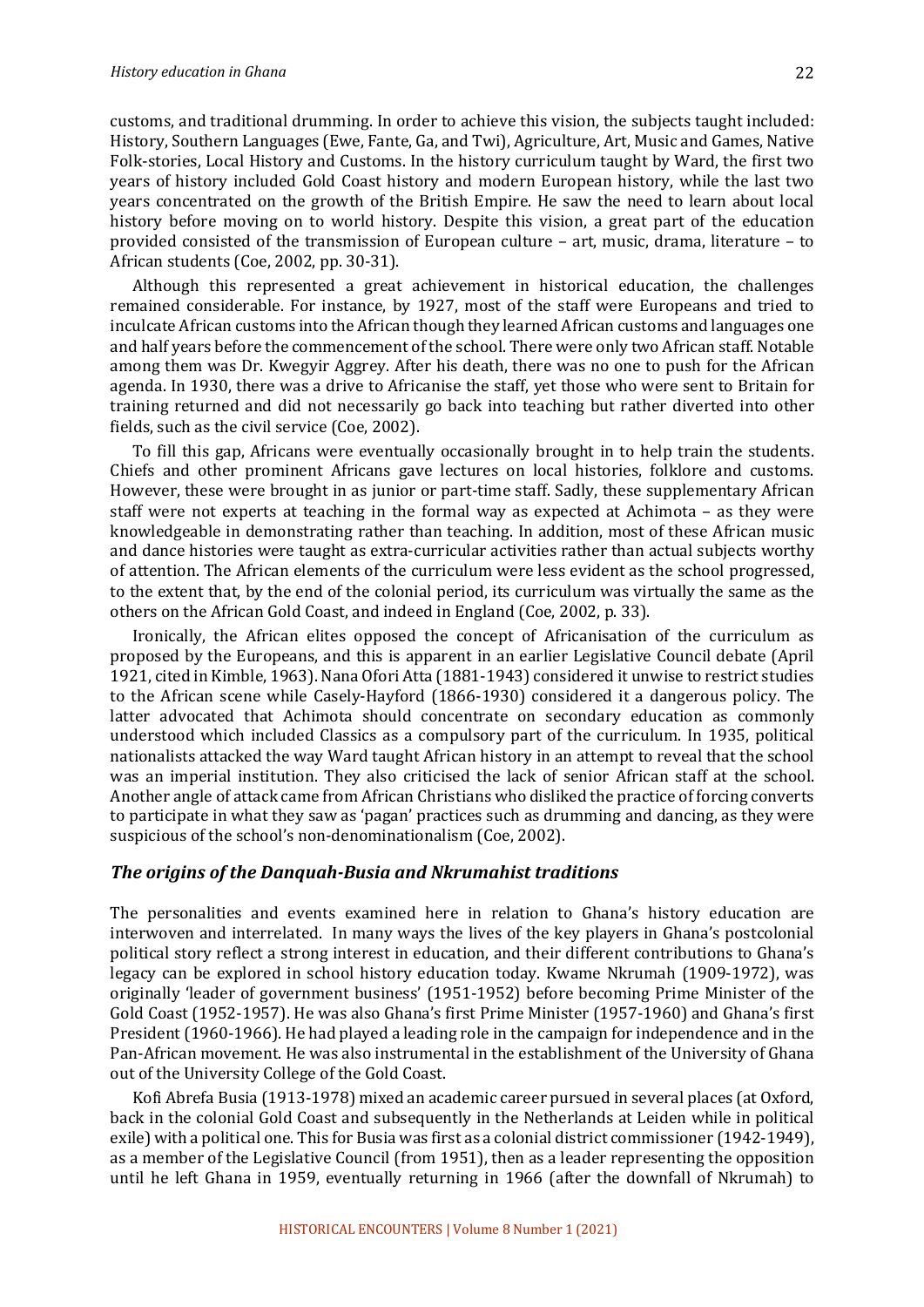become prime minister 1969-1972 under the Presidency of Edward Akufo-Addo (father of Ghana's current Head of State), and one of the original 'Big Six', followed by yet another – but final – period in exile.

Similarly, the life-story of J.B. Danguah (1895-1965) demonstrates a fusion of political and academic aspirations and achievements. In Danquah's case his career in politics consisted of founding a political party (the United Gold Coast Convention), which after Nkrumah's CPP broke away from it, became one of opposition rather than government. Both Busia and Danquah would publish significant work, in Danquah's case a classic, *The Akan Doctrine of God* (1944), which sought to reconcile aspects of Christianity with Akan traditional beliefs. Each was interested in building bridges between Northern-Western, European-British traditions and African ones, especially in the areas of religion, morality, philosophy, political structures, culture and literacy, but importantly both brought rigour to their studies of African history and culture. Danquah's work on the Akan is now studied in Basic 1 in the 2019 primary history curriculum: "Discuss the role of Dr J.B. Danquah in linking the civilisations of the ancient Ghana Empire to the Akan of the forest region of Ghana." (History of Ghana Curriculum for Primary Schools, Basic 1, 2019, p4) His later campaigning is studied in a Basic 5 (primary) unit: "Examine sources of evidence about the role of Dr Joseph Boakye Danquah in the Gold Coast Youth Conference." History of Ghana Curriculum for Primary Schools, Basic 5, 2019, p 37)

Also linked to an Akan heritage, Nkrumah could identify in some ways too with these lines of thought. His major interest, that of achieving Ghanaian independence was driven by his energetic activist Pan-Africanism, fuelled by left-wing socialist and even Marxist radical egalitarian ideals, but also by American civil rights aspirations. Over Nkrumah's years at the centre of administration of the Gold Coast including Ghana's independence and newly founded republican status government (1951-1966), his nationalism and philosophy would be accompanied by adherence to an increasingly authoritarian style. Nevertheless, the fact that Ghana would be the fourth former colonial jurisdiction (after India, Pakistan and Ceylon) to gain independence from Britain says much for Nkrumah's commitment and energy.

With the others, evidence of this bridging process between the traditional and the modern can be seen in Busia's University of Oxford DPhil thesis of 1947, subsequently published in 1951, 'The position of the chief in the modern political system of Ashanti: A study of the influence of contemporary social changes on Ashanti political institutions'; and in Danquah's 1928 work *Gold* Coast: Akan laws and customs and the Akim Abuakwa Constitution. Danquah had worked with Nkrumah, drawing on pre-colonial history to find a suitable name for the new jurisdiction, that is Ghana. Already trained as a teacher, with experience in the Gold Coast, Nkrumah went to the USA. While first at Lincoln University and then at the Ivy League University of Pennsylvania, he gained two master's degrees, one in Philosophy, the other in Education. He worked with the American linguist William Everett Welmers, providing the spoken material that formed the basis of the first descriptive grammar of the Fante dialect of the Akan language.

Despite their common interests and originally shared political party, later, both Joseph Boakye Danquah and Kofi Abrefa Busia would fall foul of Nkrumah. Danquah stood against Nkrumah in the 1960 presidential election. No stranger to prison as he had been detained, indeed with Nkrumah himself, from 12 March 1948 for a month after the Accra riots, Danguah was arrested then detained from 3 October 1961 to 22 June 1962; and again, from 8 January 1964, dying in custody of a heart attack, aged 69, on 4 February 1965. Significantly, in 1964 Ghana had been declared a one-party state with Nkrumah president-for-life. However, this was not to be for long, as a military coup would oust Nkrumah on 24 February 1966. He lived in exile until his death in 1972. Danguah was given a national funeral after February 1966 and his status was restored. While in exile, although published after the fall of Nkrumah, Busia would write a strong condemnation of Nkrumah's style of government in his *Africa in search of democracy* (1967).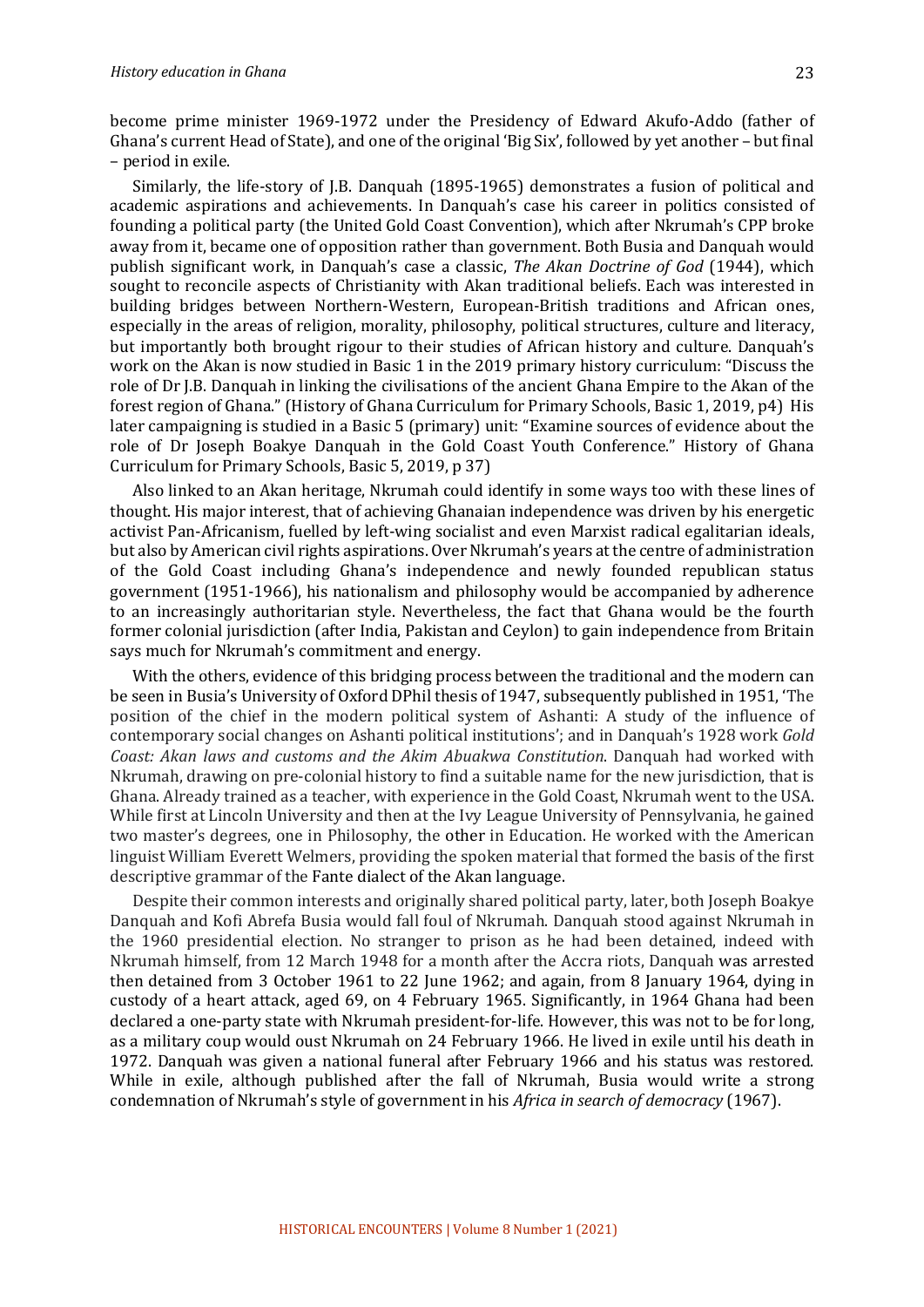#### Key events leading to Ghana's independence: The origin of the 'Big Six' tradition

Dr J.B. Danquah had founded the UGCC in 1947, and it was taken forward by businessmanmerchant George 'Paa' Grant, Nkrumah himself, and four other members of the 'Big Six' group (Ebenezer Ako-Adjei, Edward Akufo-Addo, Emmanuel Obetsebi-Lamptey, and William Ofori Atta). There was move to boycott goods imported from Lebanon/Syria and Europe, mainly because of the high prices being asked for them in shops. Another economic factor was the spread of 'swollen shoot', a plant virus affecting the cocoa crop. But a significant example of UGCC activism, and a reminder of protests elsewhere in the British Empire, was their support of veterans of World War Two who were not receiving expected post-war benefits, and a demonstration about this perceived example of injustice at this time of inflation took place outside the Governor's residence at Christiansborg Castle in Accra on 28 February 1948. This led to the shooting of three unarmed ex-soldiers (formerly of the Gold Coast Regiment) by Police Superintendent Colin Imray, his own men having not reacted to his order to open fire. Imray was interviewed about this and the rest of his career in the colonial police by the Imperial War Museum in 1992, the data amounting to 15 reels of film recording (IWM, 1992).

These events led to the Watson Commission (reporting soon after the events, in June 1948) and the Coussey Committee Report (the committee having been established in March 1949) recommending a more inclusive Legislative Assembly under a new constitution. Nkrumah, at odds with the UGCC, described the constitutional proposals as "fraudulent and bogus", forming a breakaway party, the Convention People's Party (CPP) in June 1949. The motto of the CPP was "Self-Government, Now", and the CPP adopted a policy of positive action (e.g. strikes) rather than take the constitutional course planned by the new Governor, Charles Arden-Clarke, whose own account was published (1958). Nkrumah would be arrested and only released from prison after the CPP won a majority of seats in the 1951 election. It is worth noting that these events, the commission, committee and report are now studied in Basic 5 and Basic 6 in the 2019 primary history curriculum.

## **Nkrumah's interventions with education at school and university level (1957-1966)**

After independence, there was an urgent need to Africanise the content of History education in Ghana. To combat the Eurocentric nature of the educational system in Ghana, Nkrumah's government took over from the missionaries the full responsibility for Ghana's educational policy and practice. The government created an *Accelerated Development Plan for Education* to carry out its policies. Nkrumah also halted the expansion of missionary schools. However, Botwe-Asamoah (2005) notes that there was no mention of changes in the content of the courses taught to the African students. The government policy was simply an administrative change in terms of material, financial and human resources. Nkrumah's priority in his educational policy was the kind of mass education and adult education designed to enable everyone to become literate. In addition, he believed that the class periods set aside for civics in the schools, which included the study of African history and traditions were, on their own, insufficient to combat centuries of British cultural hegemony in Ghana. Thus, History education after independence (1957) experienced little change in the curriculum. A letter from the Principal Officer of Education to the Minister of Education (29 July, 1957) revealed that the curriculum in the middle school was still based on textbooks by European authors.

In August 1957, several concerns were raised concerning this Syllabus. It was argued that there was insufficient attention paid to West African history with its great ancient empires like the Ghana, Mali, and Songhai Empires but rather focused on European history, remote kings like Louis XIV, or great travellers like Marco Polo instead of Ibn Battuta who contributed so much to West African history. Even with the history of the country, Ward's focus was on the nineteenth-century wars between Asante and the coastal states and interactions with the Europeans on the coast, neglecting the histories of other ethnic groups.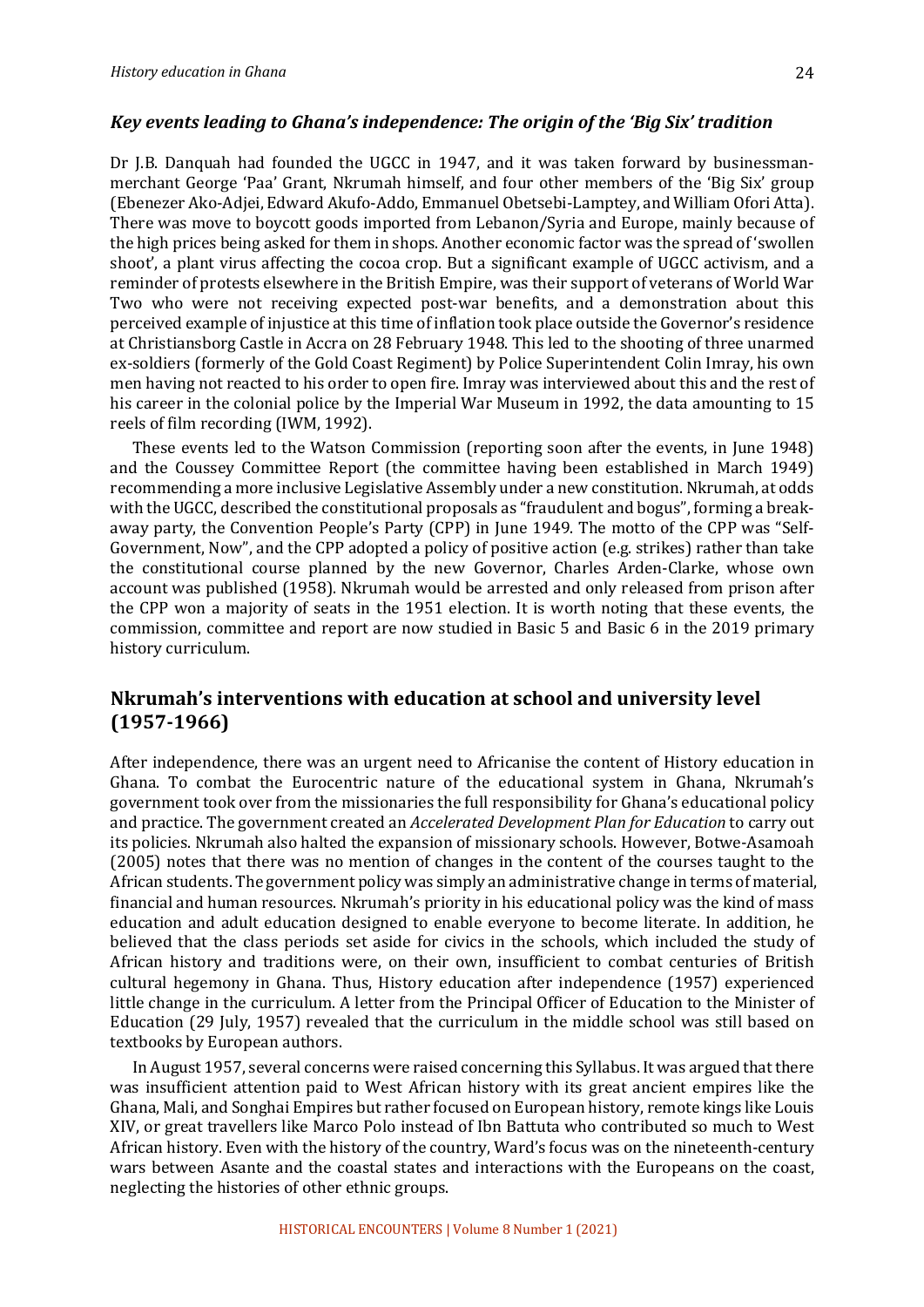#### *History education in Ghana*

A new Syllabus was drawn up in 1958. It included topics such as the Roman Empire, Christianity, the spread of Islam, Barbarian invasions, Arab influence in Africa, the early history of West Africa including the Mali, Ghana and Songhai Empires, the famous traveller Ibn Battuta, Chinese civilisation, early voyages, the coming of the Europeans into Africa, early history of the Akan, Ewe and Ga, the early civilisation of Egypt, Jews, Iraq, Cretans, Phoenicians, the Indo-European (Aryan) people, Greeks, Persians, and Alexander the Great.

Nkrumah attempted at this time to effect changes in the University's curriculum but met stiff resistance from the faculty and staff who saw it as an infringement on their academic freedom (Ashby 1964, cited in Botwe-Asamoah, 2005). They even tried to prevent Nkrumah from entering the University without authorisation but in reaction Nkrumah stated, "a university must relate its activities to the needs of the society in which it exists" (Ashby, 1964, p.87). Nkrumah's motivation to intervene and reform the University was met with protests not only within the college but also, from all over the world.

Once Ghana gained fully-fledged independence by becoming a republic in 1960, Nkrumah worked on liberating the University of Ghana from what he saw as the grip of imperialists. In May, 1961, a memorandum from Nkrumah to the University stated that "all appointments of members of the academic staff [would] automatically be terminated"(Finlay, 1968, p. 57)when the association with the former degree-awarding body, the University of London, ended. He further indicated that persons would be appointed without re-applying, but it might "be necessary to terminate certain appointments and to revise the conditions of service of others" (Ashby, 1964) cited in Finlay, 1968, p. 57). In his first University address as a chancellor, Nkrumah emphasised that colonial ideas and practices would not be tolerated and that a major task of the universities would be to further "complete mental emancipation and the education of the miseducated [so] that we can achieve ... rapid transformation" (cited in Finlay, 1968, p. 150; and in Botwe-Asamoah, 2005, p. 150).

Scholars have argued that Nkrumah initiated meaningful changes in his quest to Africanise education in general - with emphasis on History education. However, this ideology was misguided. He sought to use his political sentiments to position himself as a power centre from which all course content emanated. According to Finlay (1968), the fear of the Prevention Detention Act kept faculty members silent. Measures implemented to ensure compliance included embedding Party corps leaders within the university, establishing Convention People's Party (CPP) student publications, demanding that all commencing students take a two-week orientation course at the Ideological Institute, reviewing all scholarships annually on the basis of good performance and good conduct, and reconstituting the CPP branches in the universities. An Inspection Committee was appointed to survey all bookshops and libraries, review their book orders, check their holdings and remove publications, which did not reflect the party's ideology (Finlay 1968).

## **Social studies from 1987 and drives towards curriculum reform from 2017**

In 1987, the Ministry of Education and Culture under Mohammed Ben Abdallah noted and proposed that the nation's curricula should:

> inculcate in every child an awareness of history and traditional custom [and should] provide Ghanaians with a sense of cultural dignity and identity so that they can  $\dots$  free their minds from dependency on the cultures of other people. (cited in Peterson del Mar, 2012, p. 27)

A series of initiatives by the USA and Britain such as the African Summer study 1961, the Oxford Conference of 1967, the Social Studies Mombasa Conference of 1968, the African Social Studies Programme (ASSP) of 1969, and the 1987 Evans-Anfom Reforms by the Provisional National Defence Council (PNDC) resulted in making Social Studies a core subject. It recommended the combination of the separate subjects of Geography, History and Civics as a single subject (Boadu, n.d.). Compulsory History at the middle level was replaced with Social Studies because the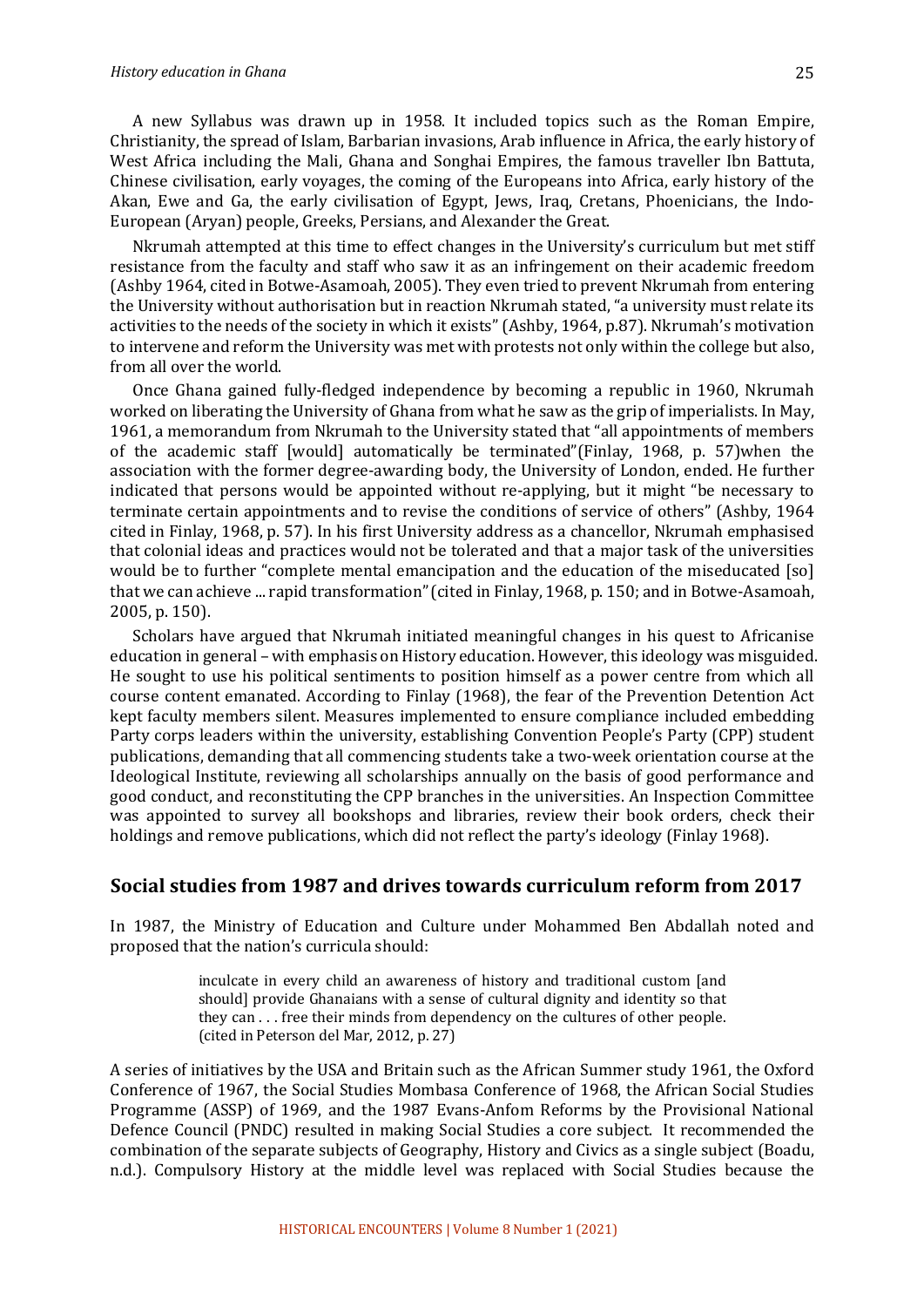curricula of Social Studies was meant to be an interdisciplinary subject which encompassed History, Geography, Economics and Government. It emphasised the holistic integration of nationbuilding content around relevant issues and topics that included environmental concerns, population, attention to attitudes, values, beliefs and the skills of problem solving (Yalley 2017, p. 101). However, the content of history in the Social Studies curricula was relatively negligible and inconsequential to meet the goal of strengthening the sense of patriotism and national unity. This view was supported by Dwomoh  $(2018, p. 5)$  who argued that the light-touch history content in the current Social Studies curriculum  $(2007)$  may fade away if care was not taken, although his comments have to be set against the 2017-2019 changes in the primary curriculum (Basic 1 to Basic 6) where history content is considerable.

Peterson del Mar (2012) first questioned why, despite efforts by historians and government to return Africans to their cultural roots, the textbooks in schools appeared to criticise colonial customs while eulogising colonial achievements. He also identified efforts made by the writers of Ghanaian Social Studies and History textbooks to superimpose national identity over cultural identity. In *Social Studies for Senior High Schools*, Boateng (2009) noted that the tendency to identify more with one's ethnicity than with a nation hampers national integration and development. She argued that ethnicity can be dangerous for a nation because it can not only bring conflict, warfare, nepotism, and divisive, ethnic-based politics, but in addition obstruct national integration. Boateng further noted that ethnic music and dance vary greatly from group to group but 'highlife' music and patriotic songs cut across ethnic lines and can make people forget about their affiliation and think of national objectives. She emphasised the need for measures to promote national identity including a common language, which cuts across ethnic lines, and instruction in Ghana's multiple cultures (Boateng, 2009, pp. 28-29). According to Peterson del Mar (2012, pp. 28-29), *Sankofa*, is as much a process of removing "outmoded customs as of preserving those parts of our cultural heritage that are relevant and valuable to the solution of our society's problems and national development." Peterson del Mar (2012) described Ghanaian textbooks as didactic and prescriptive because they embodied a pedagogy that emphasised the mastery of facts over the exploration of dynamic and open-ended processes. He further highlighted that the books were meant for only one purpose, to meet the requirement of the GES (Senior High) syllabus in order to prepare the students for examination.

Peterson del Mar (2012) continued the critique of textbooks' treatment of Ghanaian history and culture and argued that their approach was seen as much more pragmatic than romantic, more conservative than inspiring. Unlike many other accounts, the textbooks did not address uncomfortable subjects such as slavery and female genital mutilation, and their treatment of colonisation was relatively sympathetic. The British were credited with unifying, modernising, and undertaking a civilising mission in Ghana. Traditions that did not serve the interests of unity and progress were presented largely so that they could be dismissed. As a result, there is much to confirm a continuation of a situation described by Massialas in 1975 that the curriculum materials used in schools were not consistent with the social and political systems of Ghana.

As part of the Social Studies syllabus for junior high schools (2007), the Ghana Education Service Syllabus looks at the history of states before colonisation. It discusses migration of ethnic groups into the area now known as Ghana: the traditional homes of the major ethnic groups, reasons for migration, effects of migration on ethnicity, thus justifying the cosmopolitan nature of Ghana; the arrival of Europeans; looking at the reasons why Europeans came to the Gold Coast, methods of trading, missionary work of early Europeans, establishment of schools, the trans-Atlantic slave trade, British colonisation, major political events that led to the independence etc.; cultural expressions in Ghana through marriage, festivals among others (Boateng, 2009; Ibrahim, 2014; Akadi, 2015). At junior secondary level, every student undertakes Social Studies as a compulsory subject which contains elements of history. Beyond that, History is an elective subject and 'Government' as a course also contains elements of history.

After the 1987 changes, and in the 2007 version of Social Studies, the government integrated History as part of the study of Citizenship and Social Studies. It must be noted the content in at least one of the textbooks associated with this course is inconsistent with Ghanaian literature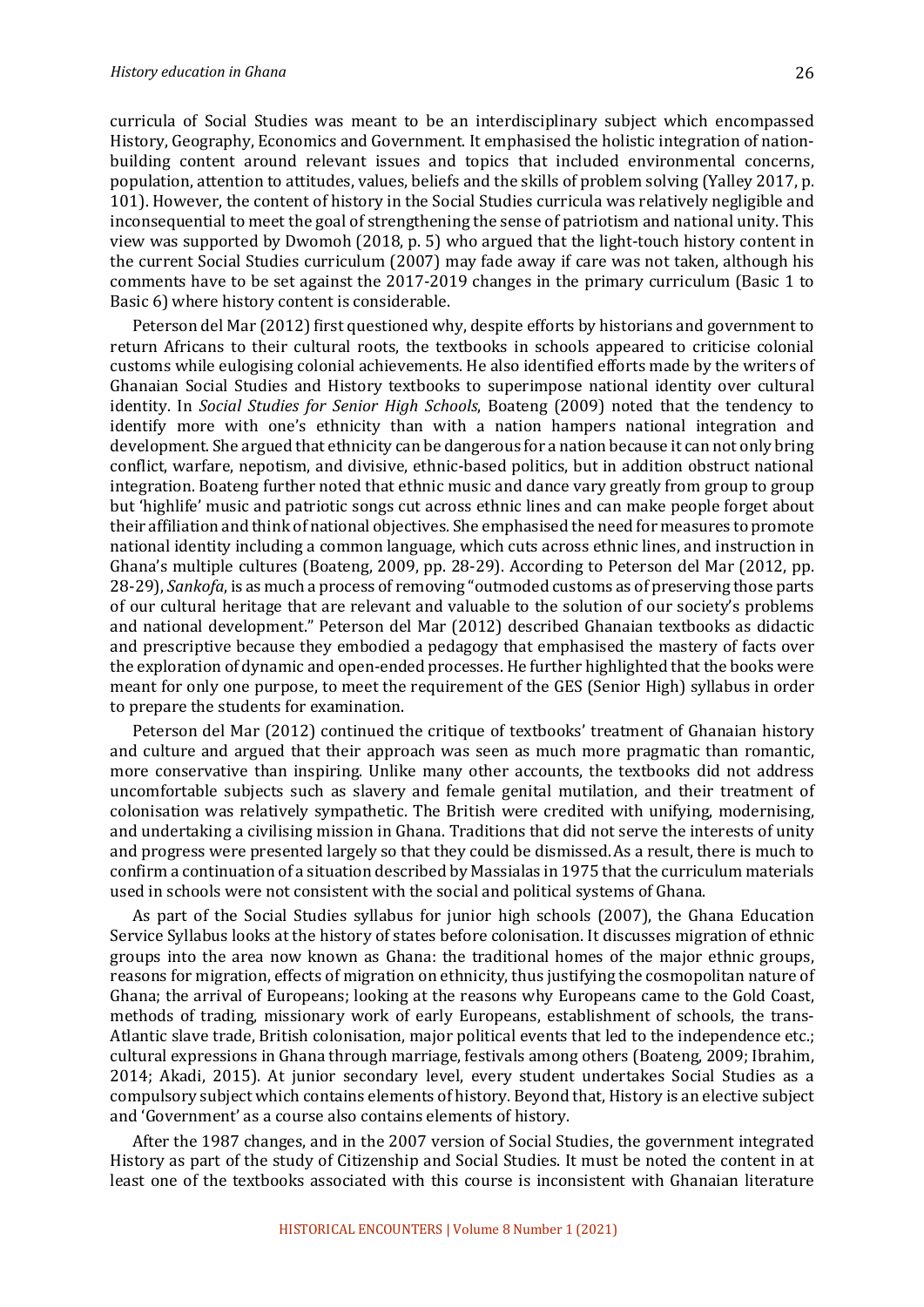written by advanced scholars. This highlights the importance of allowing university scholars to have a stronger voice in the control of the production of knowledge. In their textbooks, Ibrahim (2014) and Akadi (2015) enumerated the repercussions of colonial rule on Africa and listed more positive effects than negatives. They include the introduction of formal education by opening schools and colleges, provision of infrastructure, plantation farming, architectural development, machines, common currency, establishment of peace, law and order, bringing all ethnic groups together to form nations, the ending of the slave trade, the development of international trade, common language, cultural enrichment and reduction of ethnic conflict (Ibrahim, 2014, pp. 55-66; Akadi, 2015, p. 38). However, Akadi in chapter three of his work captured the title *Ghana as a Nation* with a subsection on 'History of Ghana from 4th to 13th century', causing confusion by creating the notion of the existence of a nation before colonial rule. Most of the textbooks project an allegiance to the state above ethnic loyalty and neglect to stress the fact that allegiance to an ethnic group not only progressed to allegiance to the state but that the two allegiances are not necessarily incompatible (Akadi, 2015).

The latest change to History education is the effort made from 2017 by the National Council for Curriculum and Assessment (NaCCA) to start a process which will eventually include a history curriculum for all three stages of education: primary, middle and secondary. This is unprecedented because History has remained an optional subject since the 1987 educational reforms. This new primary curriculum focuses mostly on pre-independence events with only a little extension into post-independence Ghana, although the age of the students' needs to be borne in mind (NaCCA, Ministry of Education, *History of Ghana Curriculum for Primary Schools [Basic 1-6],* 2019).

#### From the tradition of a single founder to a more pluralistic tradition

From independence to the present, there has always been contention about whether or not Ghana has a founder or founders. After Ghana became a republic in 1960, Nkrumah sought to place himself at the centre of the narrative of both teaching and learning within the universities by setting the pace for the Africanisation of African history. This, in the long run, has affected views relating to Ghana's foundations. Nkrumah purported to be the founder of Ghana's independence without any recourse to his previous political allies and later opponents such as the other members of the 'Big Six' whose influence and platform led to his emergence on the political scene. On the other hand, the Danquah-Busia traditions are associated with two political parties which flourished in the 1957-1966 period at the crucial time of independence. These are the United Gold Coast Convention (UGCC) and the United Party (UP), and their existence shows that another political tradition existed as well as Nkrumah's Convention People's Party, so Nkrumah cannot be regarded as the sole founder of Ghana, for without the political platform provided by the UGCC, he could not have mobilised the nationalists to fight for independence. Lentz (2017, p. 252) notes that Nkrumah's opponents saw his attempt to erect his statue, coins and stamp as a presumptuous gesture of self-aggrandisement and self-stylisation in national paraphernalia.

Scholarship in Ghana's history succinctly treats national independence periodically and thematically according to the role each person or party has played. To illustrate with a few works, Adu-Boahen (1975), Buah (1998), Grocking (2005), Amenumey (2008), look at a range of early nationalist groups such as the Aborigines Rights Protection Society, the National Congress of British West Africa, the West African Student Union, the Gold Coast Youth Conference as well as post-Second World War political parties such as the United Gold Coast Convention, Convention People's Party, National Liberation Movements, Northern Peoples Party, Togoland Congress among others. Each group played its part in the attainment of self-government and subsequently independence, and demonstrated that political pluralism in working towards this aim was possible. In Nkrumah's defence, Adu-Boahen (1975, pp. 155-162) argues, among other things, that without the emergence of Kwame Nkrumah as the secretary within the party, it would have remained an essentially elitist and bourgeoisie urban party. Nkrumah's youthful exuberance,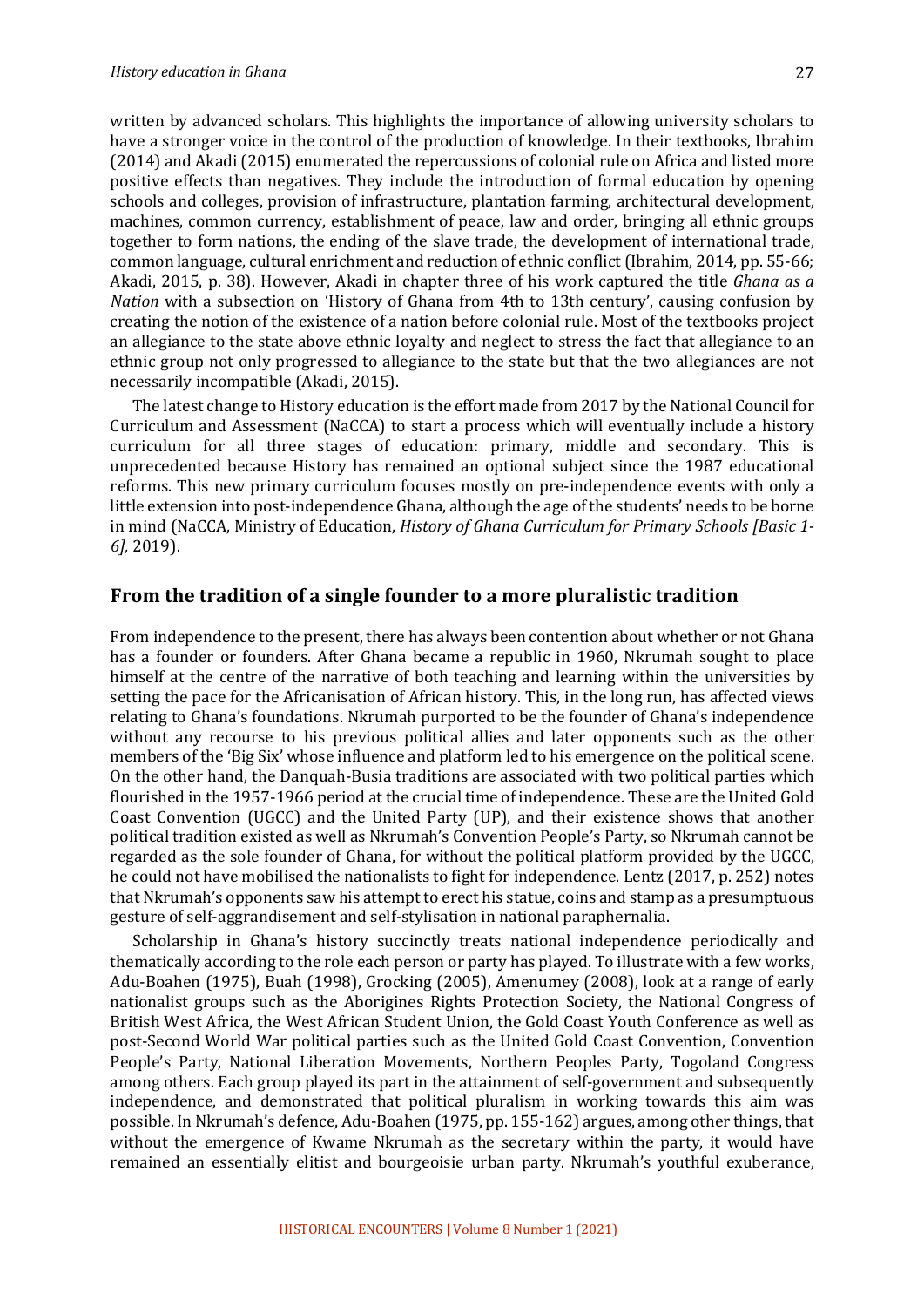Marxist and communist orientation and pan-Africanism outlook greatly accelerated the UGCC into a mass-based party.

Similarly, Amenumey (2008) analyses the formation of the UGCC by the conservative and moderate political elite such as those who became members of the 'Big Six; group (J. B. Danquah, Obetsebi Lamptey, E. A. W. Ofori Atta, Edward Akufo-Addo, Ako Adjei) and, in addition George Grant, R. S. Blay, R. A. Awoonor Williams, and J. W. de Graft Johnson. Since they could not dedicate themselves fully to the tasks of political struggle, Ako Adjei recommended the services of Kwame Nkrumah. Nkrumah in 1949 broke away to form the CPP due to ideological and methodological differences. Through his aggressive stance, independence was won (Amenumey 2008).

Gocking (2005) also emphasises the role of Nkrumah and the CPP in the fight for independence. Though he analyses the UGCC as part of the nationalistic groups that were formed after the Second World War, he dedicates a chapter to the CPP and its leadership role in the independence struggle without doing the same for the UGCC. He presents the UGCC as a conservative group that sought to replace chiefs on the Legislative Council and received the blame for the 1948 riot by Governor Gerald Creasy. Nkrumah on the other hand is presented as the actual figure solidly behind Ghana's quest for independence.

In capturing concepts of nationalism and the fight for independence, F. K. Buah (1998) lumps the formation of organisations such as the Association of West African Merchants (AWAM), the 1948 boycott of (Chief) Nii Kwabena Bonne, and the UGCC together as associations formed out of the frustration of the Gold Coast merchants. Buah and Gocking present Nkrumah as a nationalist and pan-Africanist whose passion about Africa attracted the attention of the intelligentsia because they themselves were too busy and conservative for the fight for independence. Therefore, Nkrumah's personality and charisma, his ability to draw in Ghanaian youth and workers was what won him popularity and eventually led to independence (Buah 1998, pp. 152-153; Gocking 2005, p. 91). Therefore, these works acknowledge the existence of a political culture and personalities before the emergence of Nkrumah. However, their objective was not one which sought for immediate independence as did Nkrumah. These works mentioned above have remained very influential in the teaching and learning of history in Ghana. They help to explain why Nkrumah has remained a central figure in the narrative of Ghana's history.

This contested set of traditions has been inherited by the two dominant parties in contemporary Ghana, the NPP (New Patriotic Party, now associated with the Danquah-Busia tradition) (Nkrumah's opponents) and the NDC (National Democratic Congress, Nkrumah's proponents). When ex-President Mills declared 21 September as Founder's Day in 2009, there was opposition from the main opposition party, the NPP. In 2017, on assuming office, President Akuffo Addo quickly effected changes to fit his party's philosophy that Ghana does not have just one founder. The 21 September public holiday was re-named Kwame Nkrumah Memorial Day, and 4 August was declared Founders' Day. This has popularly been tagged as the 'power of the apostrophe' by several scholars including Elizabeth Ohene who notes how a national debate can erupt as a result of an apostrophe (Ohene, 2019).

In order to reverse what they consider as the Nkrumah-centred historical narrative, the NPP government in their *History of Ghana Curriculum for Primary Schools (Basic 1-6)* (NaCCA, Ministry of Education, 2019) has initiated the process of not only making history compulsory but also, as has been seen, the inclusion of all pioneers and contemporary personalities who have contributed to Ghana's independence. Included in the Syllabus is the formation of the UGCC and CPP as well as the contribution of these two parties towards the independence of Ghana. All of the 'Big Six' names are studied to teach their individual and collective roles in the independence struggle. The uniqueness of this curriculum is that it does not only focus on political leadership but makes efforts to include personalities who, from independence to the present, have contributed diversely to Ghana's development. The following personalities and their contributions are studied: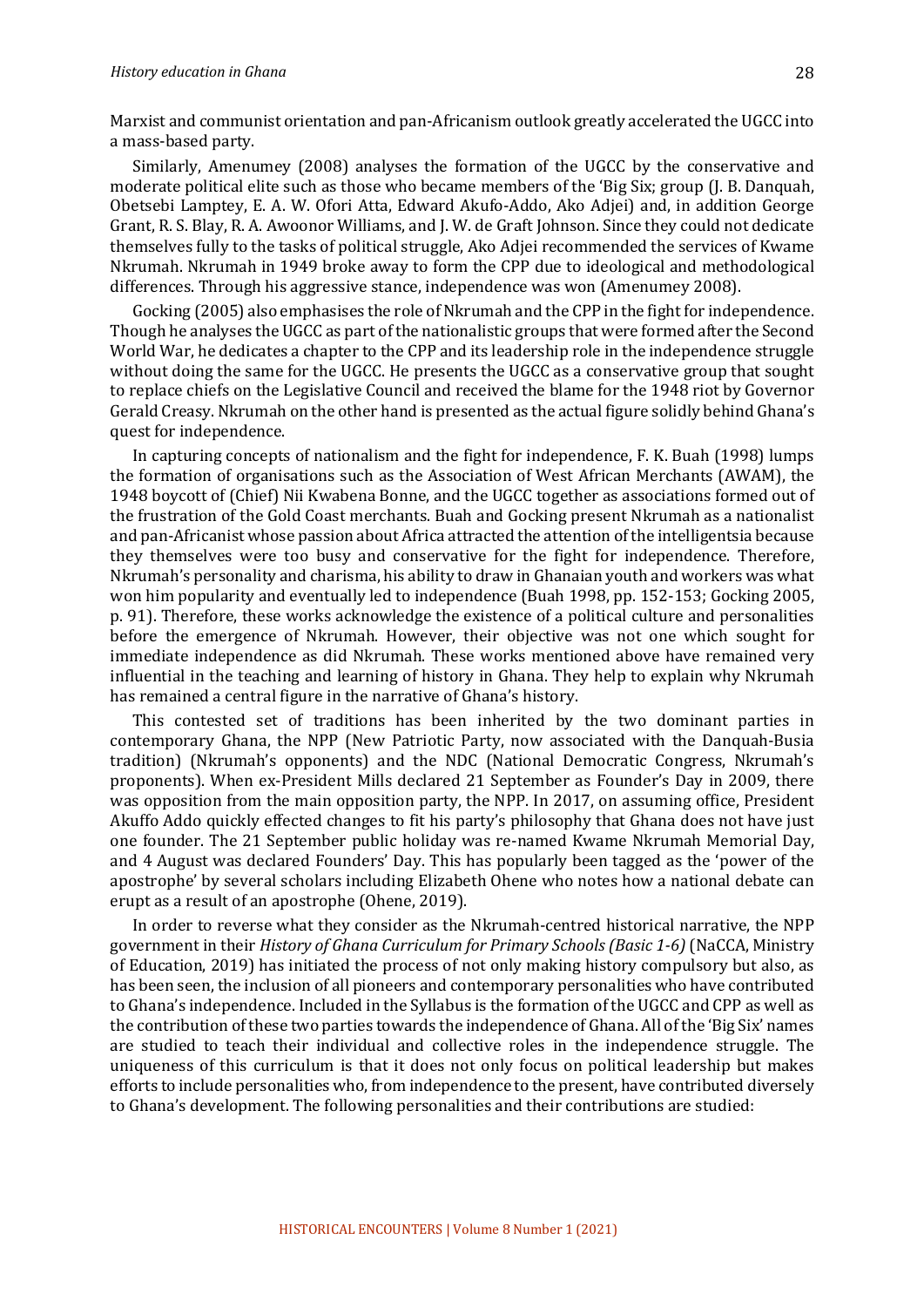#### **Basic 1**

Theodosia Okoh - National flag Amon Kotei - Coat of Arms Baba Yara – Football for Ghana Ephraim Amu - Music Kofi Antubam - Art and craft Kow Ansah – Film Mrs Charity Zormelo-Fiawoo – first woman university graduate Squadron Leader Melody Danquah – First female pilot Elizabeth Ohene - First female editor of a national newspaper (Daily Graphic) Justice Georgina Wood - First female Chief Justice (and) Justice Joyce Bamford-Addo - First female Speaker of Parliament

#### **Basic 3**

George Grant - Businessman Winifred Tete-Ansa, Esther Ocloo - Nkulenu Industries B.A. Mensah - Pioneer Tobacco Ltd. Kwabena Pepra – Paramount Distilleries J.K. Siaw - Tata Brewery Alhaji Adam Iddrisu - Global Haulage

#### **Basic 5**

Dr R.E.G Armattoe - Science and Medicine Kofi Annan – international diplomacy Osibisa – popular music El Anatsui – sculptor David Adjaye - Architect Ozwald Boateng - fashion Efua Sutherland – playwright Prof Francis Allotey – science and History Prof Akua Kuenyehia - law Prof. Frimpong Boateng - Surgeon Abedi Ayew 'Pele' - Football Azumah Nelson –Boxing 

> Table 1: Personalities who from independence to the present have contributed diversely to Ghana's development

Source: NaCCA, Ministry of Education, History of Ghana Curriculum for Primary Schools (Basic 1-6), 2019, pp. 2-46

## **Conclusions**

Knowledge production and the associated process of its dissemination are key ingredients to the success of society, and the wielders of powers will always want to determine what kind of knowledge this is, and how it is produced. It is supposed to be objective, an independent venture devoid of political interference, yet the teaching and production of historical knowledge in schools and universities have always been subject to political influences. Different epochs in history affect differently how history is written and studied. The colonial Eurocentric perception of the backwardness of Africa affected the production of historical knowledge as history education glorified Europe at the expense of Africa. Immediately after independence, there were efforts by both legitimate and military juntas to determine what is produced as history. These governments have sought to influence history to make it fit their own agendas. This explains why the dominant political traditions in Ghana: the Nkrumahist and the Danquah-Busia traditions have featured prominently in the production and study of historical narratives. The two main competing political ideologies have sought to use political power to influence how history is written and studied (see Armah, 2019; and Lartey, 2019). Another key element of history production is the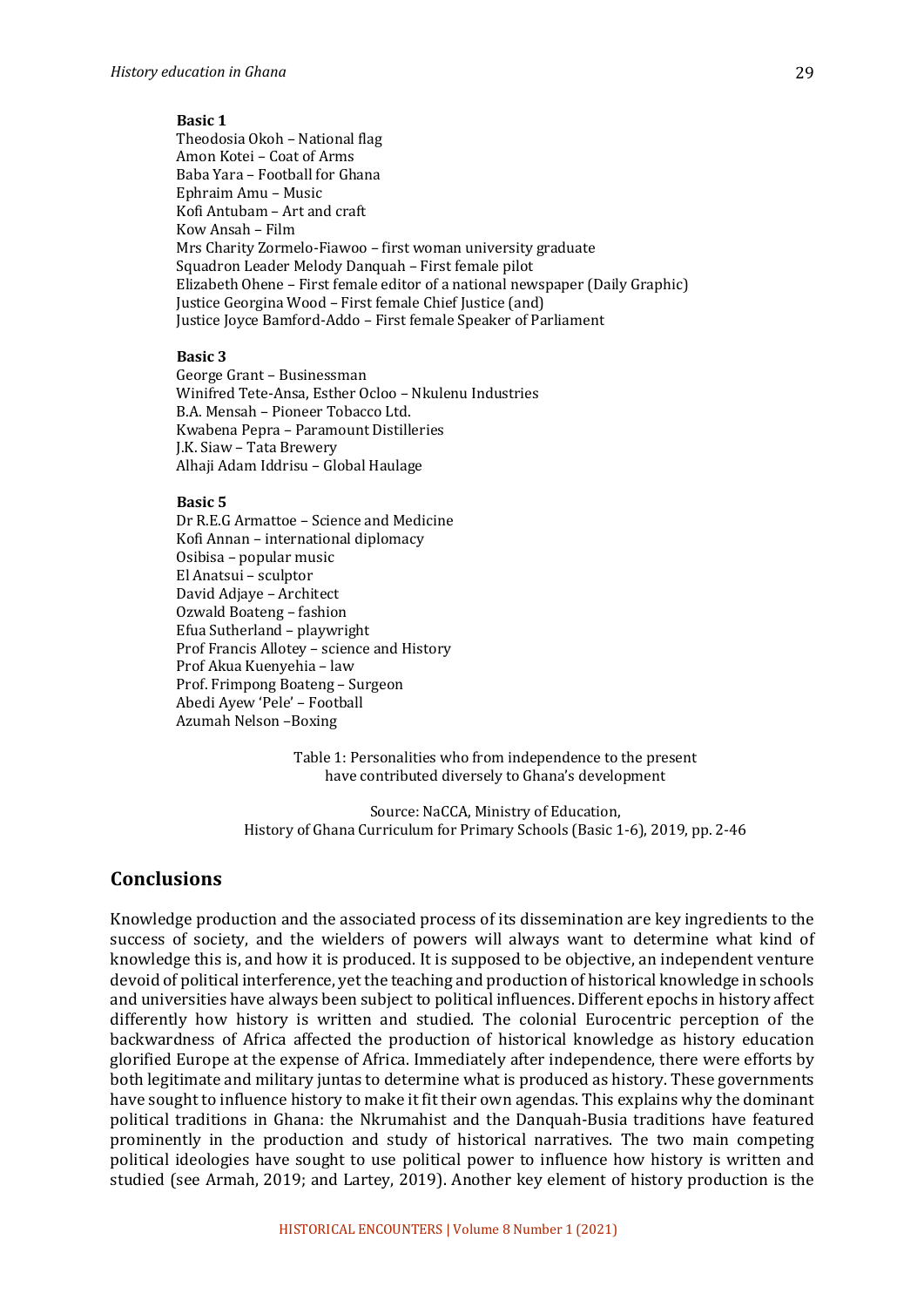subtle divorce between historical scholarship and what is produced in the textbooks as history. While Ghanaian history scholars have written to decolonise scholarship, this is not reflected in the textbooks produced for primary schools, nor for junior and senior high schools.

Arising from the literature published within the colonial and postcolonial eras, it is possible to assert that the first university in Ghana and the universities and colleges, which emerged from the 1920s, produced African scholars who pushed forward the production or development of a new approach to writing and the production of African history in Africa and Ghana in particular. The debate continued into the post-independence era, and this included the spectacle of the new African government, specifically Nkrumah, seeking to infiltrate the ranks of the university. The indigenisation of systems and knowledge was promoted and Africans' participation in the training of their own kind necessitated the expansion of new ideas concerning Africa's and Ghana's intellectual epiphany, which would gradually erode and further challenge the Eurocentric status quo.

The closest possible solution to permit the curriculum to be politically neutral lies within the domain of intellectuals from Ghana's universities who are not politically tainted. When such a class of intellectuals produce historical documents or design a syllabus, which has been subjected to appropriate intellectual scrutiny or critique, it stands to pass the test of what we refer to as proper historiography. It is also crucial to emphasise that the content of the history books is as vital as the syllabus/curriculum designed to teach history in Ghana.

Finally, it is necessary to summarise how the debate has evolved. Initially it focused on a contrast between A.G. Fraser's call for the training of Africans where they would embrace dual cultures – African and the global arena, including Europe – as against the model espoused by Ward and others. The latter group's paradigm of history education was anchored in forms of teaching and learning which placed the African and the Ghanaian at the very centre and core of study with a commendable element of intellectual rigour. In many ways this is what Nkrumah wanted too. The Danquah-Busia tradition involves some cross-pollination between Afro-centric and democratic political ideas, particularly the co-existence of different political traditions or parties. Although Fraser's concept of education in the Achimotan system contrasted with the concept of W.E.F. Ward and David Balme (Principal of the University College of the Gold Coast, 1948-1957), there was not a great deal of difference between them. It is significant to emphasise that although those debates were valid at the time, the current debates on History education in Ghana draw on the relationship between History education and political ideology, and highlight a possible tension between party political loyalty and an understanding of knowledge bases that can contribute to a plural democratic system. It is thus essential to balance attempts by political interest groups who wish to project the glory of any one particular historical and political hero with a more scholarly awareness of the complexity of independence narratives in Ghana's history and in the record of history education in Ghana. To ensure such a disciplinary approach in this enterprise, an ongoing but rigorous dialogue between university historians, government and teachers of history will be essential. The desirable outcome, enabling pupils and students to come to their own conclusions, should be that which gives the critical tools to use evidence informed by awareness of varied but relevant scholarly works and interpretations.

## **References**

Adu-Boahen, A. (1975). *Ghana: Evolution and change in the nineteenth and twentieth centuries.* London: Longman Group Ltd.

Adu-Gyamfi, S., Donkoh, W.J. & Addo, A.A. (2016). Educational reforms in Ghana: Past and present. *Journal of Education and Human Development*, 5(3), 158-172. https://doi.org/10.15640/jehd.v5n3a17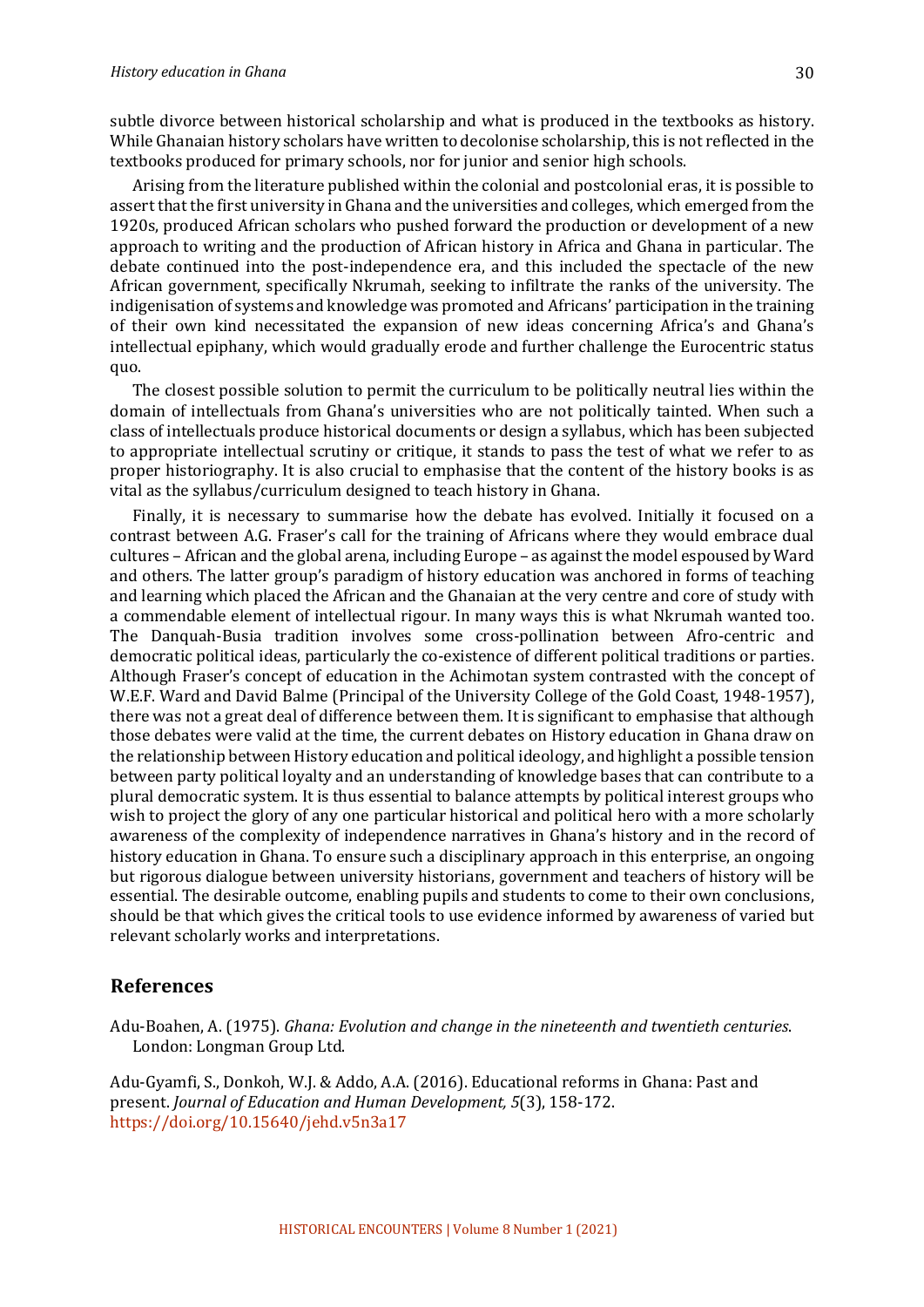- Aissat, D. & Djafri, Y. (2011). *The role of colonial education in retrospect: The Gold Coast case in the era of imperialism.* University of Abdelhamid Ibn Badis Algeria. Retrieved from https://pdfs.semanticscholar.org/7243/74109c6d2117391ffe05455c728aaec4f588.pdf
- Akadi, K. W. (2015). *Twimi Ghana Social Studies for Junior High Schools*. Kumasi: Twimi Publications Ltd.
- Amenumey, D.E.K. (2008). *Ghana: A concise history from pre-colonial times to the 20th Centuries.* Accra: Woeli Publishing Services.

Arden-Clarke, C. (1958). Gold Coast into Ghana: Some problems of transition. *International* Affairs (Royal Institute of International Affairs 1944-), 34(1), 49-56. Available from https://www.jstor.org/stable/i324536

- Ashby, E. (1964). *African Universities and Western Tradition*. Cambridge, MA: Harvard University Press.
- Boadu, K. (n.d.) Checkered history of Social Studies in Ghana. (Published online). Retrieved from http://www.incedi.org/wp-content/uploads/2016/11/SOCIAL-STUDIES-EDUCATION-IN-GHANA-A-HISTORICAL-PERSPECTIVE-1940-PRESENT-BOADU-K..pdf
- Boateng, P. (2009). *Social Studies for Senior High Schools in West Africa*. Accra: Aki-Ola Publications.
- Botwe-Asamoah, K. (2005). *Kwame Nkrumah's politico-cultural thought and policies An Africancentered paradigm for the second phase of the African revolution*. New York: Routledge. Retrieved from https://www.sahistory.org.za/sites/default/files/file uploads/k\_botweasamoah\_kwame\_nkrumahs\_politico-culturabook4me.org\_.pdf

Boubia, F. (1997). Hegel's internationalism: World history and exclusion. *Metaphilosophy, 28*(4), 1997, 417-432. Available from https://www.jstor.org/stable/24438996

Buah, F. K (1998). *A history of Ghana.* London: Macmillan.

Busia, K. A. (1967). *Africa in search of democracy.* London: Routledge & Kegan Paul.

- Carr, E. H. (1961). *What is history?* London: Penguin Books.
- Cave, R. M. (1960). Gold Coast Forts. London: Nelson.
- Coe, C. (2002). Educating an African leadership: Achimota and the teaching of African culture in the Gold Coast. *Africa Today, 49*(3), 23-44. https://doi.org/10.1353/at.2003.0024
- Danquah, J.B. (1944). *The Akan doctrine of God: A fragment of Gold Coast ethics and religion.* London: Cass Library of African Studies (Africana Modern Library).
- Dike, K.O. (1956). *Trade and politics in the Niger Delta, 1830-1879*. Oxford: Clarendon Press. [Same title as 1951 University of London PhD]
- Dwomoh, R. (2018). Social Studies/History curricula in Ghana. Awards for Excellence in Student *Research and Creative Activity*, 1-65.
- Ellis, S. (2002). Writing histories of contemporary Africa. The Journal of African History, 43(1), 1-26. https://doi.org/10.1017/S0021853701008106

Finlay, D.J. (1968). Students and politics in Ghana, *Daedalus*, 97(1), 51-69. Available online: https://www.jstor.org/stable/20023798

Foster, P. (1965). *Education and social change in Ghana*. London: Routledge & Kegan Paul.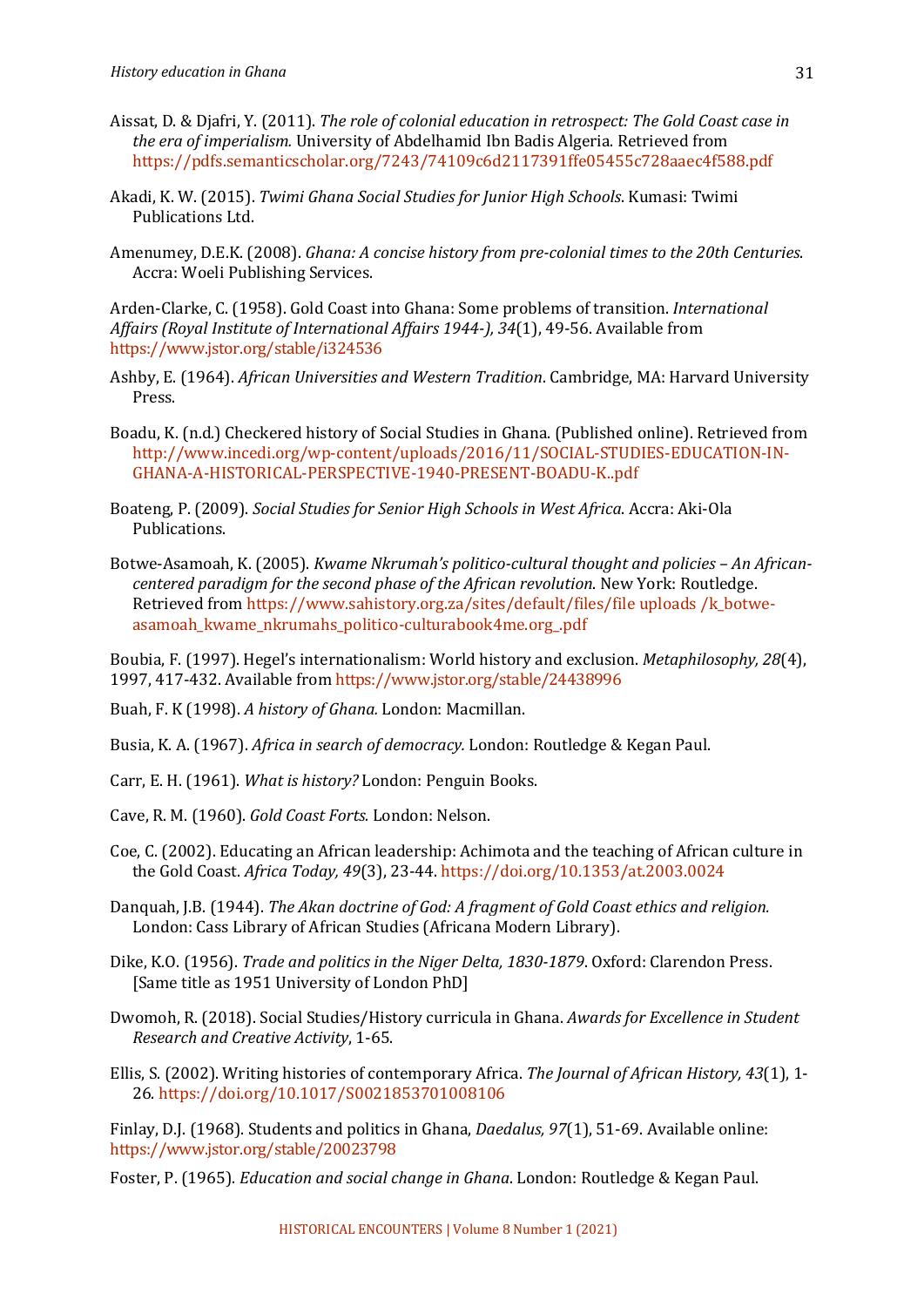- Fuglestad, F. (1992). The Trevor-Roper trap or the imperialism of history: An essay. *History in Africa, 19,* 309-326. https://doi.org/10.2307/3172003
- Gocking, R. S. (2005). *The history of Ghana*. London: Greenwood Press.
- Hegel, G.W.F (1956). *The philosophy of history*. New York: Dover Publications.
- Hirst, J. (2016). *Australian history in 7 questions.* Carlton, VIC: Black Inc.
- Ibrahim, A. (2014). *Flamingo Social Studies for Junior High Schools*. Tema, India: Flamingo Publication Ltd.
- Imperial War Museums (IWM) (1992). *Imray, Colin Herbert (oral history), 15 reels of interviews (Conrad Wood, recorder), 20 November.* Catalogue number 12910. Retrieved from https://www.iwm.org.uk/collections/item/object/80012640
- Keita, L. (1974). Two philosophies of African history: Hegel and Diop. Présence Africaine, 91, 41-49. https://doi.org/10.3917/presa.091.0041
- Kimble, D. (1963). A political history of Ghana, 1850-1928. London: Oxford University Press.
- Kiwanuka, S. (1973). *From colonialism to independence: A reappraisal of colonial policies and* African reactions, 1870-1960. Nairobi: East African Literature Bureau.
- Kuykendal, R. (1993). Hegel and Africa: An evaluation of the treatment of Africa in the philosophy of history. *Journal of Black Studies, 23*(4), 571-581. https://doi.org/10.1177/002193479302300409
- Lartey, N.L. (2019). *Inclusion of J.B. Danquah in the new curriculum not to score political points.* NaCCA, National Council for Curriculum and Assessment News Releases, April 16. Retrieved from https://citinewsroom.com/2019/04/inclusion-of-jb-danquah-in-new-curriculum-notto-score-political-points-nacca
- Lentz, C. (2017). Ghanaian 'monuments wars': The contested history of the Nkrumah statues. *Cahiers d'études africaines 227,* 551-582. https://doi.org/10.4000/etudesafricaines.20822
- Mainwaring, J. (1940). *Man and his world: A course in history and geography: Book 1 The evolution of the old world.* London: George Philip & Son.
- Massialas B. G. (1975). Some propositions about the role of the school in the formation of political behavior and political attitudes of students: Cross-national perspectives. Comparative Education Review, 19(1), 169-176. Available online https://www.jstor.org/stable/1187734
- Mazrui, A.A. (1982). Dilemmas of African historiography and the philosophy of the UNESCO General History of Africa, in *The Methodology of Contemporary African History: Report and papers of the meeting of experts* (pp. 15-26). Organized by UNESCO at Ouagadougou, Upper Volta, 17-22 May, 1979. Paris: UNESCO.
- National Council for Curriculum and Assessment, The (NaCCA) (2019). *History of Ghana Curriculum for Primary Schools (Basic 1-6).* Accra: Ministry of Education.
- Newton, A.P. (1940). *Hundred years of the British empire.* New York: Macmillan.
- Ohene, E. (2019). *The power of an apostrophe.* Retrieved February 18, 2020, from https://www.myjoyonline.com/opinion/2019/august-14th/elizabeth-ohene-writesthepower-of-an-apostrophe.php